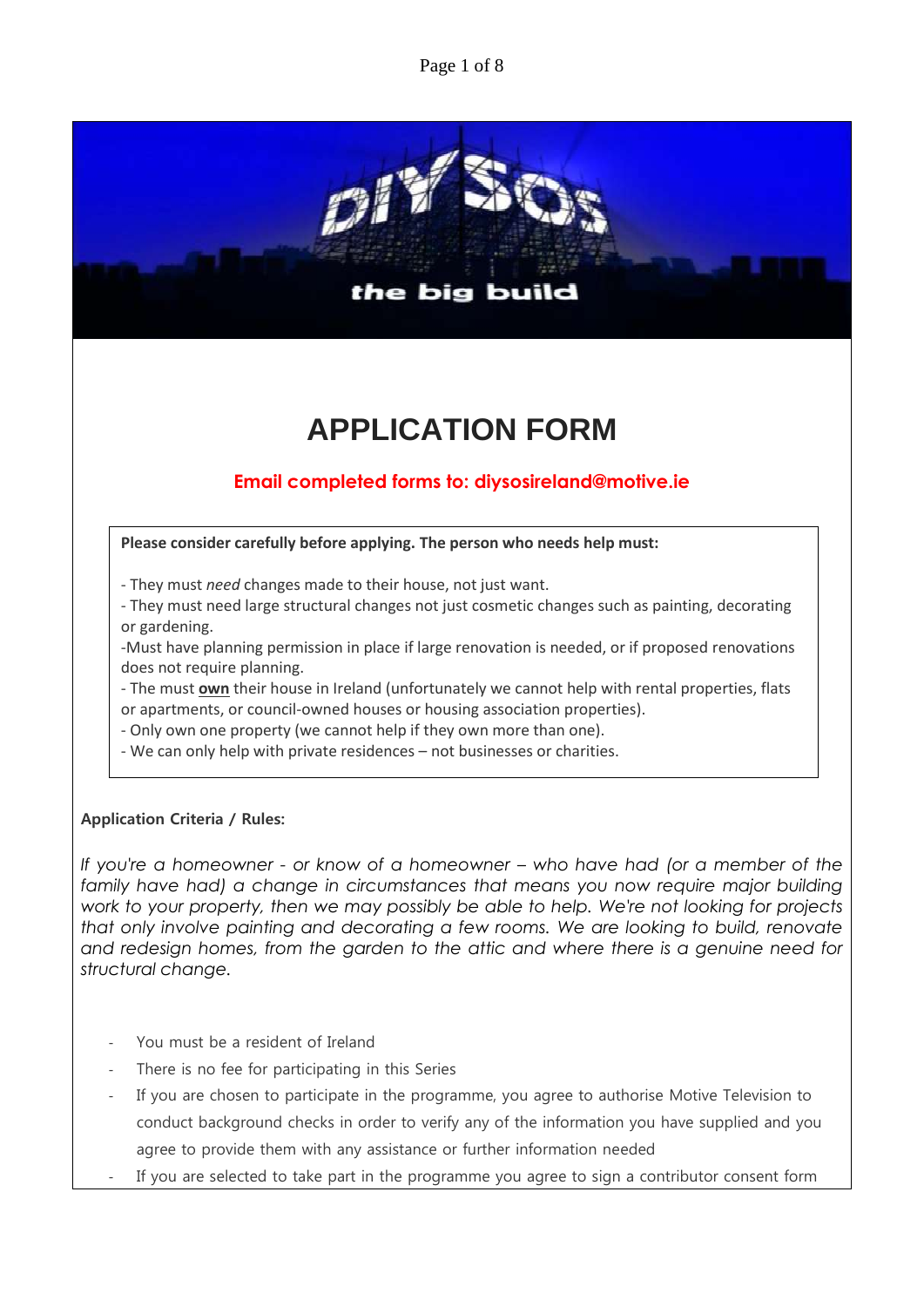and grant all necessary rights

- You agree to inform Motive Television if any details included in this application change.
- Submission of an application form and compliance with the above does not in any way constitute an offer to appear in the programme.

## **Application Form Submission:**

Please email completed application forms **WITH A RECENT PHOTOGRAPH** to: [diysosireland@motive.ie](mailto:diysosireland@motive.ie)

Or post it to **DIY SOS IRELAND Applications, Motive Television, 89 Upper Georges Street, Dun Laoghaire, Dublin.** 

If you have any issues with your submission, please contact the production team directly on 01 531 3306.

**If you have not heard from us within ONE MONTH from submission, then your application is not being considered at this time. Unfortunately, due to the volume of entries we will not be able to reply individually to every application or answer specific questions about them.**

## **DATA COLLECTION / INFORMATION PRIVACY**

Please note that the information collected on this application will be kept in the strictest confidence and will not be disclosed to any third party (except the Broadcaster, insurers, legal advisers, and medical advisers).

Your personal data and special category data (collected via this application form) will only be used for the purpose of evaluating whether you would be a suitable contributor to the series and will NOT be used for any marketing, publicity or research purposes.

By submitting an application form, you agree for your personal data and special category data to be processed by Motive Television for the purposes set out above. All of your information will be handled in accordance with Motive Televisions Privacy Policy, the Data Protection Acts 1988 to 2018 and all other applicable laws and regulations with respect to data protection.

#### **PERSONAL DETAILS**

*\**indicates mandatory fields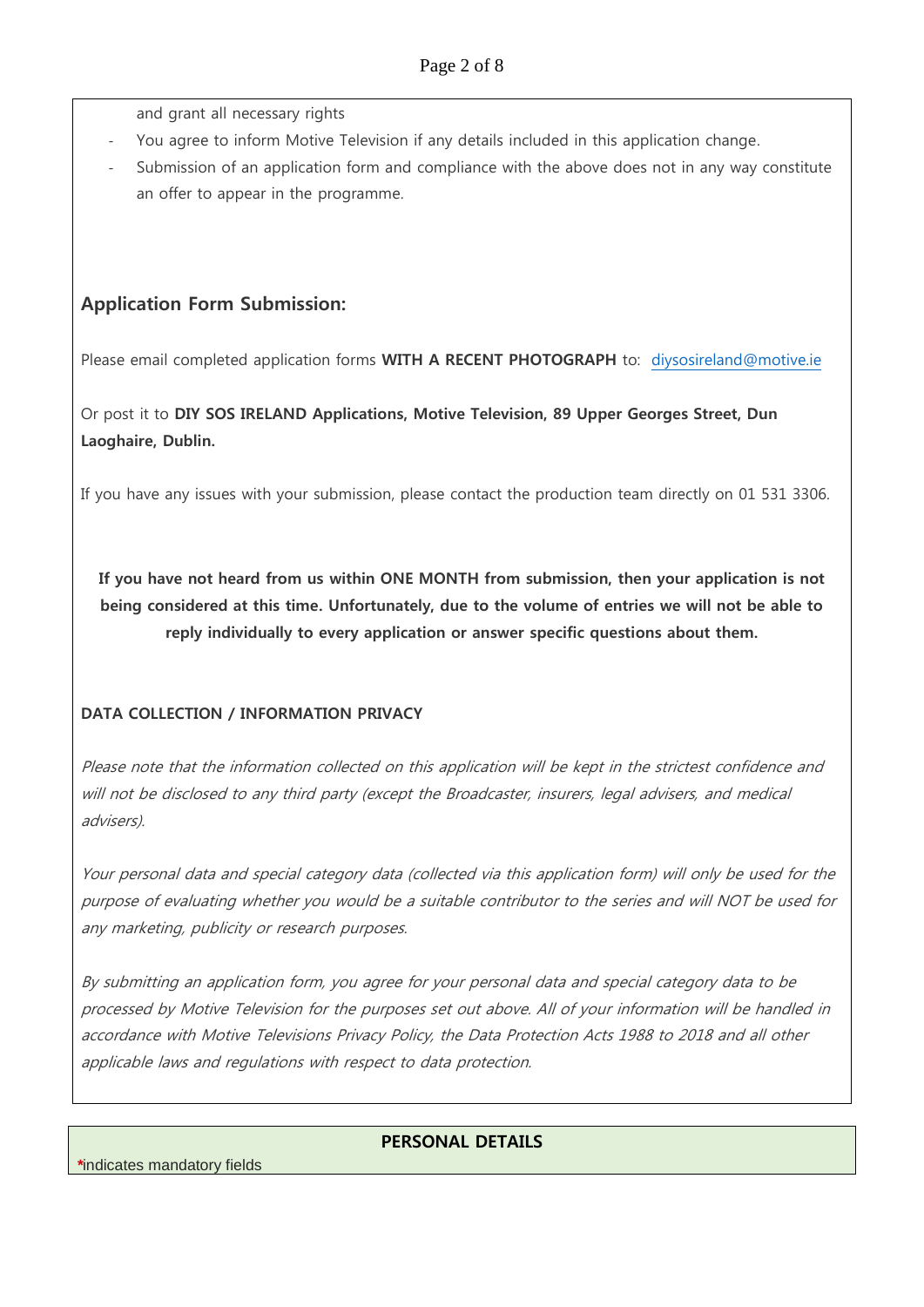| *Full Name                                         |  |
|----------------------------------------------------|--|
| *Daytime Phone<br>Number/Mobile                    |  |
| *Evening Phone<br>Number/Landline                  |  |
| *Email Address                                     |  |
| *Your relationship to<br>person that needs help    |  |
| *Name & Age of Person<br>that needs help           |  |
| *Phone number of Person<br>that needs help         |  |
| *Address of Property (of<br>person requiring help) |  |
| *County                                            |  |
| *Eircode                                           |  |
|                                                    |  |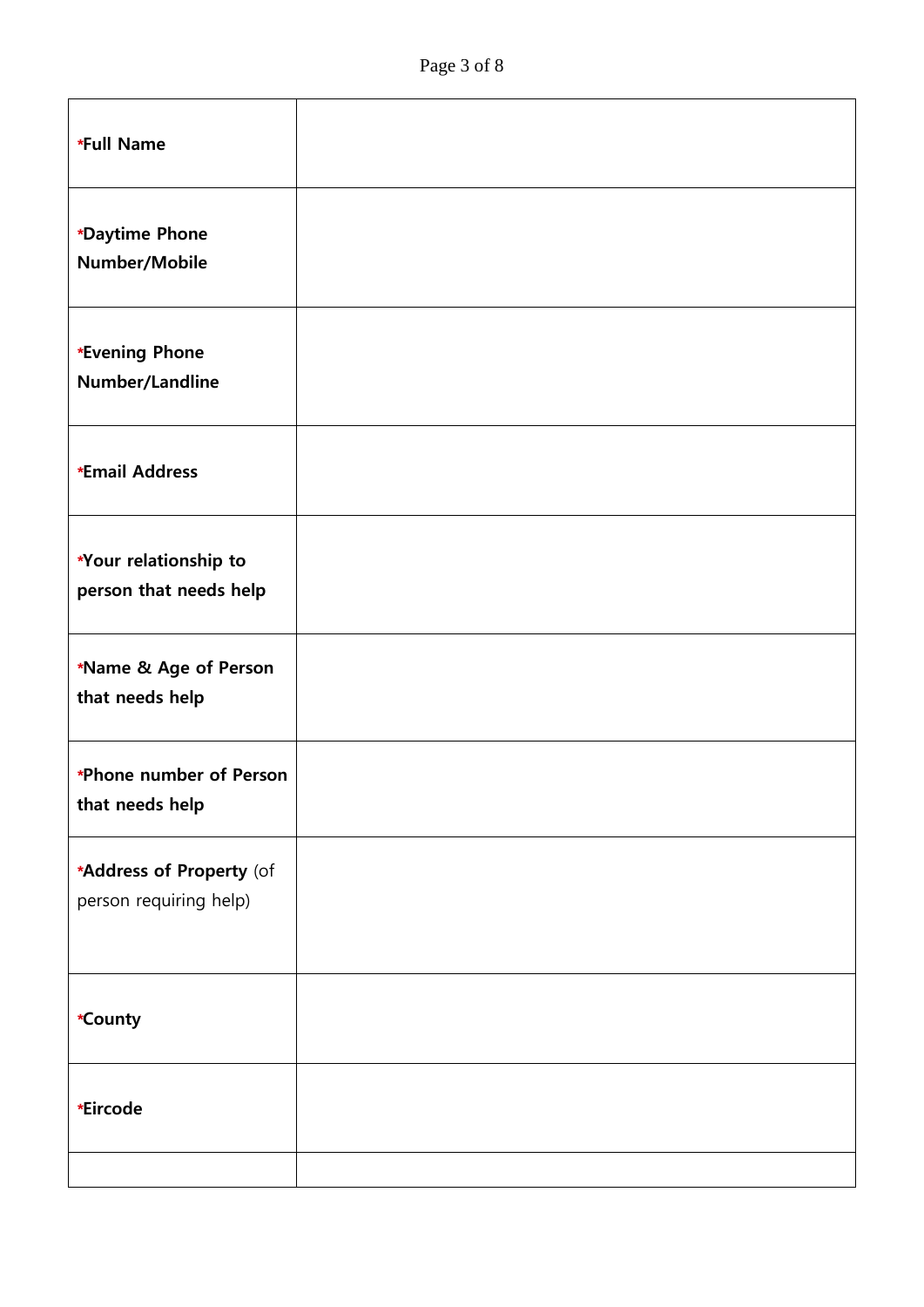| *Do they own the             |  |
|------------------------------|--|
| House/Property? (They        |  |
| must own not rent the        |  |
| Property)                    |  |
|                              |  |
|                              |  |
| *Do they own more than       |  |
| one property? (we can't      |  |
| help if they own more        |  |
| than one property)           |  |
| *What year was the           |  |
| house built?                 |  |
|                              |  |
| *What year was the           |  |
| house purchased?             |  |
|                              |  |
| *Are they an Irish           |  |
| resident?                    |  |
| *How many people live in     |  |
| the Property?                |  |
| *How many bedrooms           |  |
| are there?                   |  |
|                              |  |
| <b>15 this a Residential</b> |  |
| Property? (We can only       |  |
| help if it is a residential  |  |
| property)                    |  |
|                              |  |
| *Type of Property? (e.g,     |  |
| Semi-Detached, terrace,      |  |
|                              |  |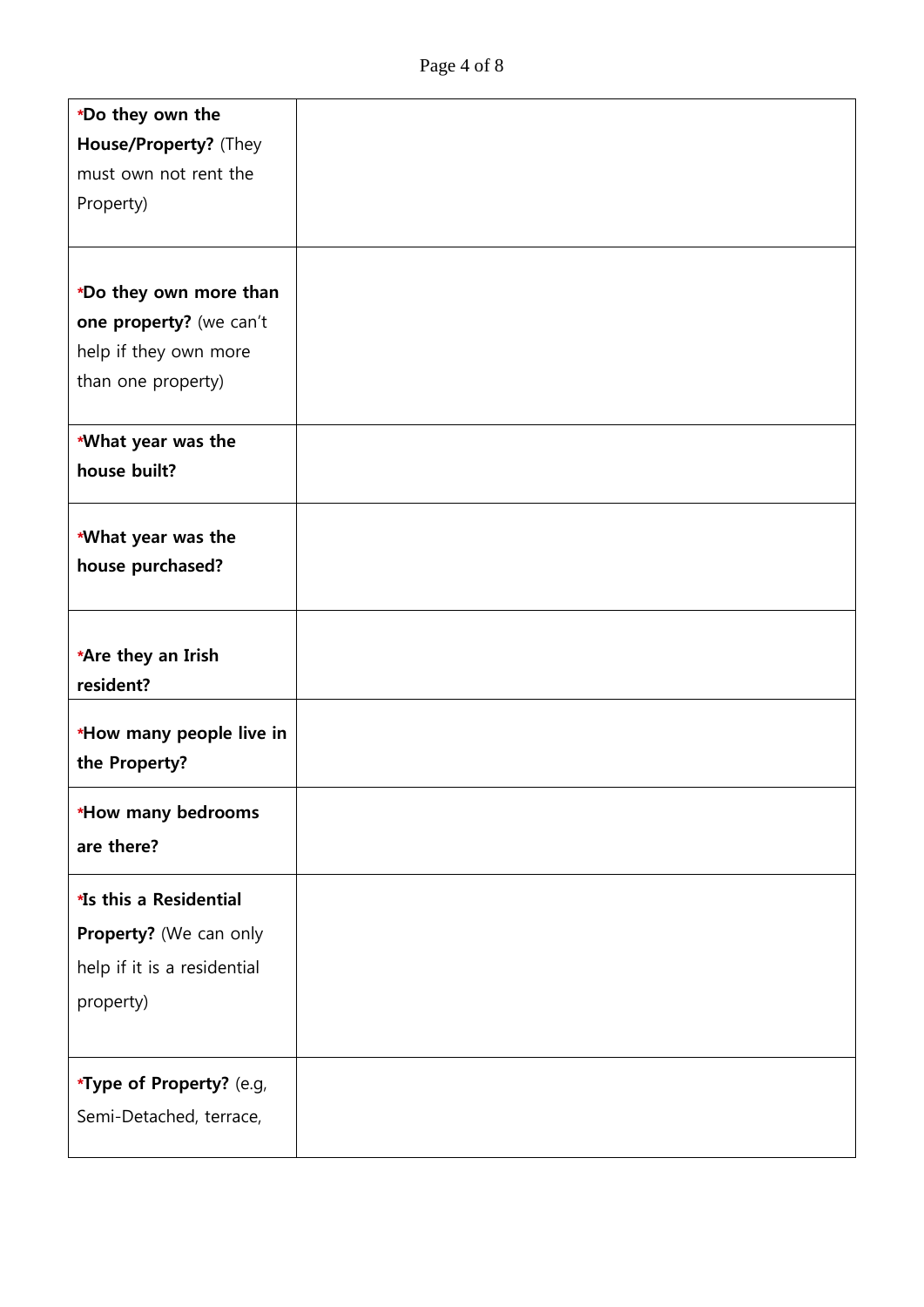| bungalow etc                              |  |  |
|-------------------------------------------|--|--|
|                                           |  |  |
| <b>BENEFITS &amp; ASSISTANCE</b>          |  |  |
| Approx. household                         |  |  |
| income (e.g €0-10,000,                    |  |  |
| €10,000-20,000, €20,000-                  |  |  |
| 30,000, €30,000-40,000 etc)               |  |  |
| Does the property owner                   |  |  |
| qualify for any financial                 |  |  |
| assistance - i.e., grants,                |  |  |
| benefits etc?                             |  |  |
| If yes, please describe                   |  |  |
| what assistance the                       |  |  |
| owner qualifies for                       |  |  |
| Has the property owner                    |  |  |
| received help - financial                 |  |  |
| or otherwise - from                       |  |  |
| relatives, friends, through               |  |  |
| fundraisers etc.                          |  |  |
| If yes, please describe                   |  |  |
| what help the owner has                   |  |  |
| received                                  |  |  |
| <b>HOUSING SITUATION</b>                  |  |  |
|                                           |  |  |
| Please describe the                       |  |  |
| homeowner's situation in<br>100-200 words |  |  |
|                                           |  |  |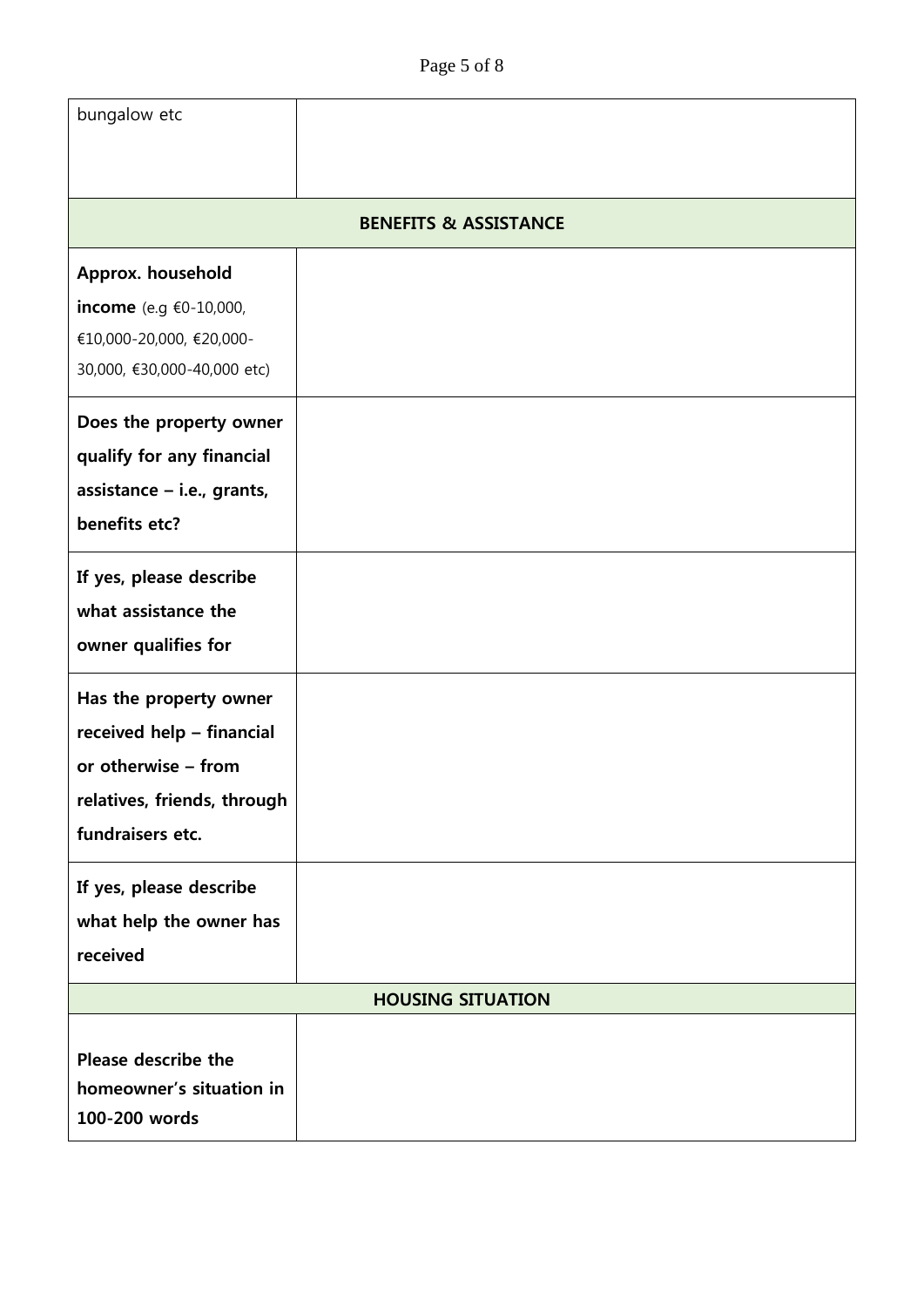| Please give the names,       |  |
|------------------------------|--|
| ages, role and               |  |
| occupations of ALL the       |  |
| residents in the house       |  |
| and relationship to the      |  |
| person in need.              |  |
|                              |  |
| Please describe the          |  |
| current state of the         |  |
| house and what work is       |  |
| needed in 100-200            |  |
| words:                       |  |
|                              |  |
|                              |  |
| Are structural changes       |  |
| required to the property?    |  |
| If yes, what are they?       |  |
| What action has been         |  |
| taken by the homeowner       |  |
| to improve their             |  |
| situation? (structural       |  |
| changes etc.)                |  |
| <b>Has a Planning</b>        |  |
| <b>Application ever been</b> |  |
| lodged in relation to        |  |
| required changes? If so,     |  |
| what was the outcome?        |  |
|                              |  |
| Please explain why you       |  |
| feel this person needs       |  |
| help from DIY SOS in         |  |
| 100-200 words                |  |
| Do you consider the          |  |
| person who needs help        |  |
| to be disabled?              |  |
|                              |  |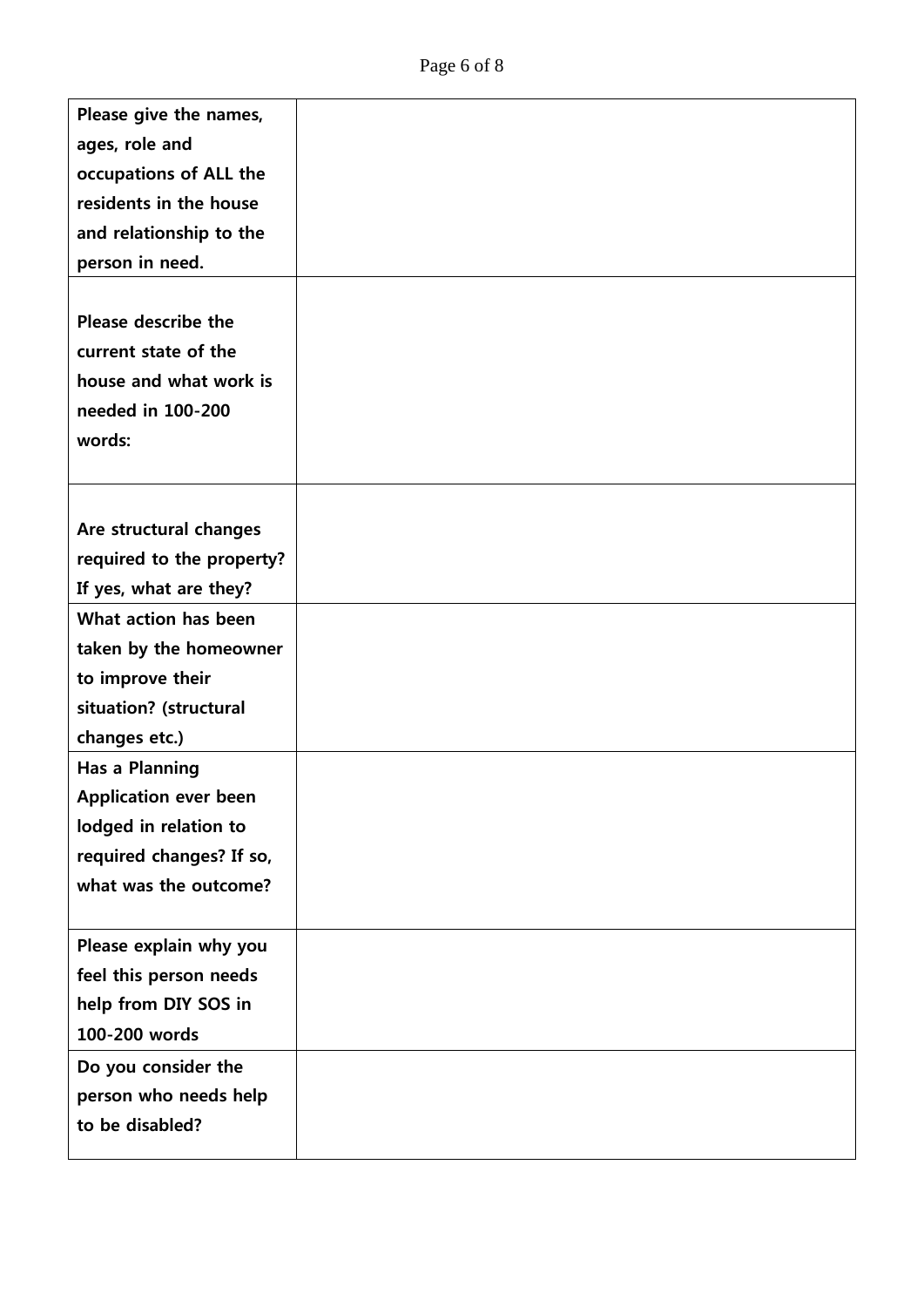| What is the gender of       |  |  |
|-----------------------------|--|--|
| the person who needs        |  |  |
| help?                       |  |  |
| <b>GENERAL</b>              |  |  |
|                             |  |  |
| Have you/the                |  |  |
| homeowner ever been on      |  |  |
| TV or in the press?         |  |  |
|                             |  |  |
| If so, please give details  |  |  |
| of why and when.            |  |  |
| Does the                    |  |  |
| family/homeowner have       |  |  |
| any holidays booked for     |  |  |
| this year.                  |  |  |
| If so, please outline dates |  |  |
| they are absolutely         |  |  |
| unavailable.                |  |  |
|                             |  |  |
| <b>PLEASE ADD ANY</b>       |  |  |
| <b>ADDITIONAL</b>           |  |  |
| <b>INFORMATION TO</b>       |  |  |
| <b>SUPPORT YOUR</b>         |  |  |
| <b>APPLICATION THAT YOU</b> |  |  |
| THINK MIGHT BE OF           |  |  |
| <b>INTEREST</b>             |  |  |
| <b>PLEASE REMEMBER TO</b>   |  |  |
| <b>ATTACH A PHOTO!!</b>     |  |  |

#### *Important information about the use of your data*

- *Personal information which you supply to Motive Television or RTÉ during the application, audition and casting process will only be used in association with the development and/or production of the programme and your participation therein.*
- *Your personal information will be shared with members of the programme production team and relevant staff at the broadcaster of the programme and may be shared with the broadcaster's insurers.*
- *Motive Television and RTÉ will ensure that any information provided for the purpose of producing the programme will be used in accordance with the Data Protection Acts 1988 to 2018*